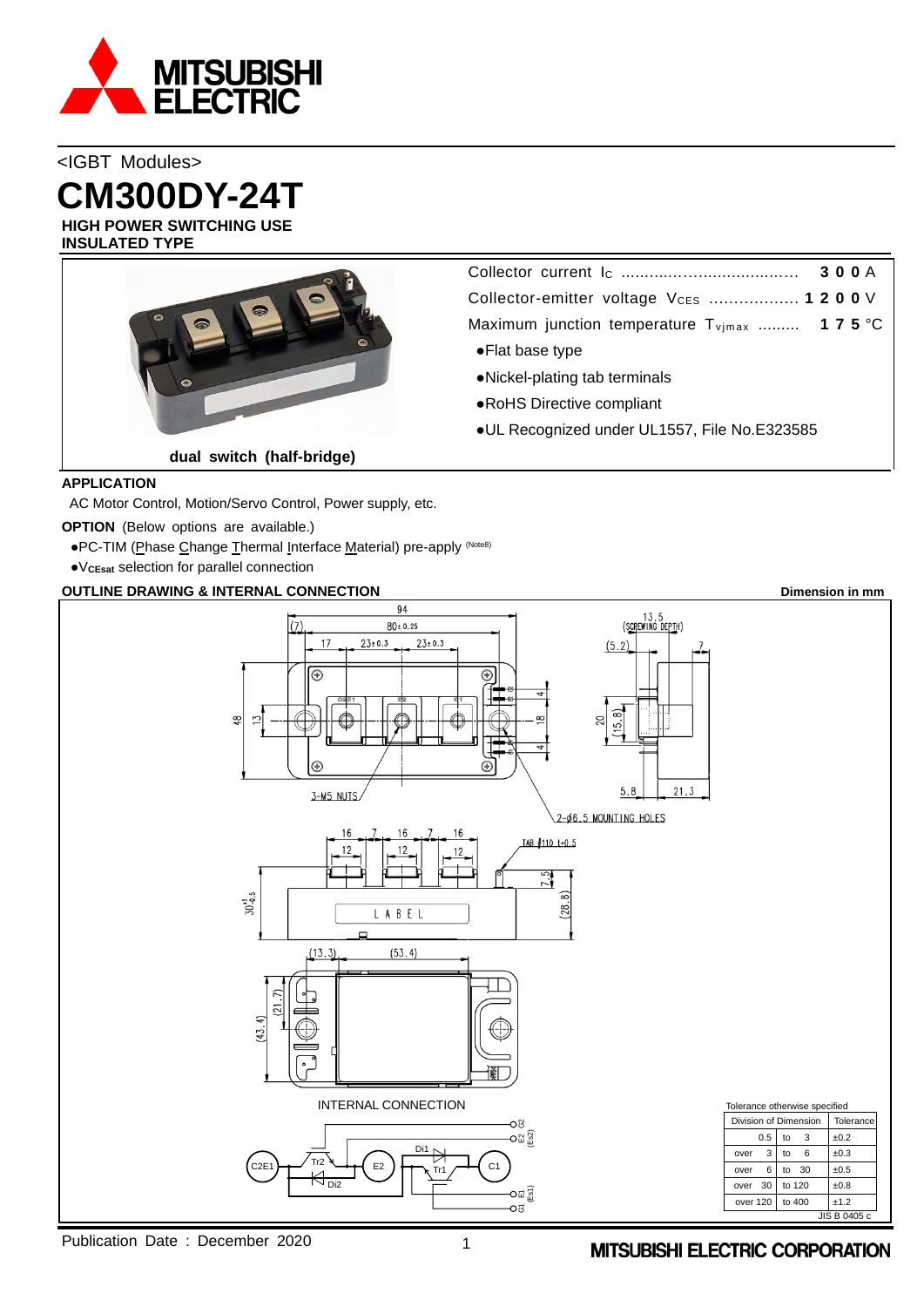## **MAXIMUM RATINGS (Tvj=25 °C, unless otherwise specified)**

| Symbol                      | Item                           | Conditions                                      | Rating        | Unit |  |
|-----------------------------|--------------------------------|-------------------------------------------------|---------------|------|--|
| $\rm V_{CES}$               | Collector-emitter voltage      | G-E short-circuited                             | 1200          | v    |  |
| $\mathsf{V}_{\mathsf{GES}}$ | Gate-emitter voltage           | C-E short-circuited                             | ± 20          | V    |  |
| Ic.                         |                                | (Note2, 4)<br>DC, $T_c = 145 °C^*$              | 300           |      |  |
| <b>I</b> CRM                | Collector current              | (Note3)<br>Pulse, Repetitive                    | 600           | A    |  |
| $P_{\text{tot}}$            | Total power dissipation        | (Note2, 4)<br>$T_c = 25 °C$                     | 3260          | W    |  |
| (Note1)<br>lE.              |                                | (Note2)<br>DC.                                  | 300           |      |  |
| <b>IERM</b> (Note1)         | Emitter current                | (Note3)<br>Pulse, Repetitive                    | 600           | A    |  |
| $V_{iso}$                   | <b>Isolation voltage</b>       | Terminals to base plate, RMS, f=60 Hz, AC 1 min | 4000          | V    |  |
| $T_{jmax}$                  | Maximum junction temperature   | Instantaneous event (overload) (Note8)          | 175           | °C   |  |
| ${\tt T_{Cmax}}$            | Maximum case temperature       | (Note4,8)                                       |               |      |  |
| $T_{\mathsf{jop}}$          | Operating junction temperature | Continuous operation (under switching) (Note8)  | $-40 - +150$  | °C   |  |
| $T_{\text{stg}}$            | Storage temperature            |                                                 | $-40 - +150*$ |      |  |

## **ELECTRICAL CHARACTERISTICS (Tvj=25 °C, unless otherwise specified)**

| Symbol                                  | Item                                 | Conditions                                                                   | Limits                               |                          |      | Unit           |           |
|-----------------------------------------|--------------------------------------|------------------------------------------------------------------------------|--------------------------------------|--------------------------|------|----------------|-----------|
|                                         |                                      |                                                                              |                                      | Min.                     | Typ. | Max.           |           |
| $I_{CES}$                               | Collector-emitter cut-off current    | V <sub>CE</sub> =V <sub>CES</sub> , G-E short-circuited                      |                                      |                          |      | 1.0            | mA        |
| $I_{\texttt{GES}}$                      | Gate-emitter leakage current         | V <sub>GE</sub> =V <sub>GES</sub> , C-E short-circuited                      |                                      |                          |      | 0.5            | μA        |
| $V_{GE(th)}$                            | Gate-emitter threshold voltage       | $I_{C}$ =30 mA, $V_{CE}$ =10 V                                               |                                      | 5.4                      | 6.0  | 6.6            | $\vee$    |
|                                         |                                      | $I_C = 300$ A, $V_{GE} = 15$ V,                                              | $T_{\rm vi}$ =25 °C                  | $\blacksquare$           | 1.70 | 2.00           | $\vee$    |
| $V_{CEsat}$<br>(Terminal)               |                                      | Refer to the figure of test circuit                                          | $T_{\rm vj}$ =125 °C                 | $\blacksquare$           | 1.95 |                |           |
|                                         | Collector-emitter saturation voltage | (Note5)                                                                      | $T_{\rm vj}$ =150 °C                 | $\blacksquare$           | 2.00 | ÷,             |           |
|                                         |                                      | $I_{C} = 300 A$ .                                                            | $T_{\rm vj}$ =25 °C                  | $\blacksquare$           | 1.55 | 1.80           |           |
| $\mathsf{V}_{\texttt{CEsat}}$<br>(Chip) |                                      | $VGE=15 V$ ,                                                                 | $T_{\rm vi}$ =125 °C                 | $\blacksquare$           | 1.75 |                | V         |
|                                         |                                      | (Note5)                                                                      | $T_{\rm vi}$ =150 °C                 | $\blacksquare$           | 1.80 | ä,             |           |
| $C_{\text{ies}}$                        | Input capacitance                    |                                                                              |                                      | $\overline{\phantom{0}}$ |      | 61.5           |           |
| C <sub>oes</sub>                        | Output capacitance                   | $V_{CE}$ =10 V, G-E short-circuited                                          |                                      |                          |      | 1.8            | nF        |
| $C_{res}$                               | Reverse transfer capacitance         |                                                                              |                                      | $\blacksquare$           |      | 0.8            |           |
| $Q_{G}$                                 | Gate charge                          | Vcc=600 V, Ic=300 A, VGE=15 V                                                |                                      |                          | 2.0  | $\blacksquare$ | μC        |
| $t_{d(on)}$                             | Turn-on delay time                   | Vcc=600 V, Ic=300 A, VGE=±15 V,                                              |                                      | ä,                       |      | 500            |           |
| $t_r$                                   | Rise time                            |                                                                              |                                      | $\blacksquare$           |      | 150            |           |
| $t_{d(\text{off})}$                     | Turn-off delay time                  |                                                                              |                                      | $\blacksquare$           | ÷.   | 600            | ns        |
| tŧ                                      | Fall time                            |                                                                              | $R_G$ =1.1 $\Omega$ , Inductive load |                          |      | 300            |           |
|                                         |                                      | $IE=300$ A, G-E short-circuited,                                             | $T_{\rm{v}i}$ =25 °C                 | $\blacksquare$           | 1.80 | 2.20           |           |
| $V_{EC}$ (Note.1)                       |                                      | Refer to the figure of test circuit                                          | $T_{\rm v}$ j=125 °C                 | $\blacksquare$           | 1.95 | ÷,             | V         |
| (Terminal)                              |                                      | (Note5)                                                                      | $T_{\rm vi}$ =150 °C                 | $\blacksquare$           | 1.95 |                |           |
|                                         | Emitter-collector voltage            | $IE=300 A$ ,                                                                 | $T_{\rm\,}$ =25 °C                   | $\blacksquare$           | 1.65 | 2.00           |           |
| $V_{EC}$ (Note.1)                       |                                      | G-E short-circuited,                                                         | $T_{\rm vj}$ =125 °C                 | $\blacksquare$           | 1.65 | $\overline{a}$ | V         |
| (Chip)                                  |                                      | (Note5)                                                                      | $T_{\rm vi}$ =150 °C                 | $\blacksquare$           | 1.65 |                |           |
| (Note1)<br>$t_{rr}$                     | Reverse recovery time                | Vcc=600 V, IE=300 A, VGE=±15 V,                                              |                                      | $\blacksquare$           |      | 400            | ns        |
| $Q_{rr}$ (Note1)                        | Reverse recovery charge              | $R_G$ =1.1 $\Omega$ , Inductive load                                         |                                      | $\blacksquare$           | 30   | L.             | μC        |
| $E_{on}$                                | Turn-on switching energy per pulse   | $V_{CC} = 600$ V, $I_C = I_E = 300$ A,                                       |                                      | $\sim$                   | 27.9 | $\blacksquare$ |           |
| $E_{\text{off}}$                        | Turn-off switching energy per pulse  | $V_{GE} = \pm 15$ V, R <sub>G</sub> =1.1 $\Omega$ , T <sub>vi</sub> =150 °C, |                                      | $\blacksquare$           | 29.9 | $\blacksquare$ | mJ        |
| $E_{rr}$ (Note1)                        | Reverse recovery energy per pulse    | Inductive load                                                               |                                      | $\blacksquare$           | 18.3 | $\blacksquare$ | mJ        |
| $R_{CC'+EE'}$                           | Internal lead resistance             | (Note4)<br>Main terminals-chip, per switch, Tc=25 °C                         |                                      | ÷.                       | 0.3  | L.             | $m\Omega$ |
| $r_g$                                   | Internal gate resistance             | Per switch                                                                   |                                      |                          | 1.5  |                | Ω         |

\*: The value of PC-TIM applied module is limited by the heat resistant temperature of PC-TIM.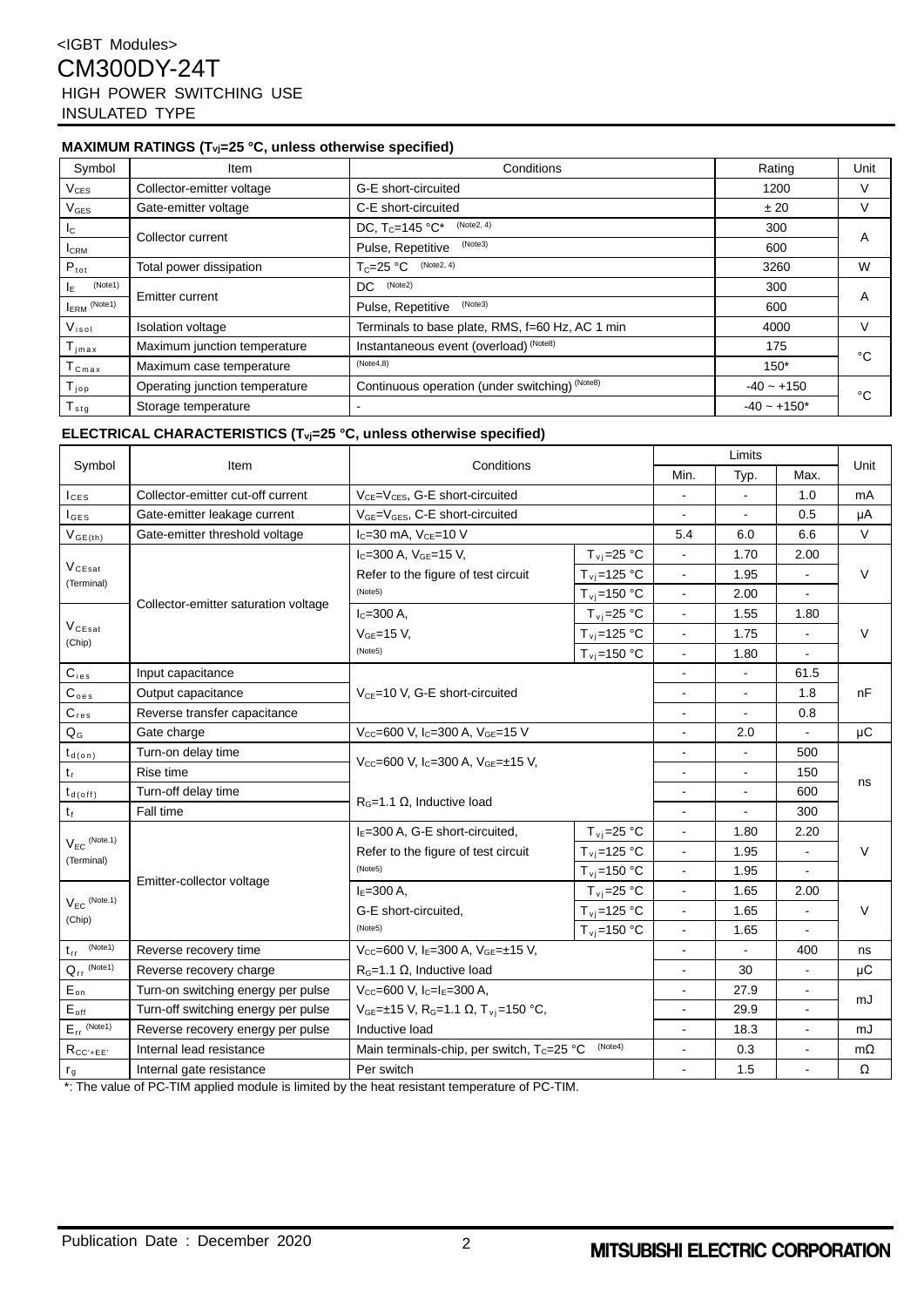# <IGBT Modules> CM300DY-24T HIGH POWER SWITCHING USE INSULATED TYPE

### **THERMAL RESISTANCE CHARACTERISTICS**

| Svmbol         | ltem                       | Conditions                                                                 | Limits |      |      | Unit |
|----------------|----------------------------|----------------------------------------------------------------------------|--------|------|------|------|
|                |                            |                                                                            | Min.   | Typ. | Max. |      |
| $R_{th(j-c)Q}$ |                            | (Note4)<br>Junction to case, per Inverter IGBT                             |        |      | 46   | K/kW |
| $R_{th(j-c)D}$ | Thermal resistance         | (Note4)<br>Junction to case, per Inverter FWD                              |        |      | 81   |      |
| $R_{th(c-s)}$  | Contact thermal resistance | Case to heat sink, Thermal grease applied $(N^{O164,6,8})$<br>per 1 module |        | 24   |      | K/kW |

#### **MECHANICAL CHARACTERISTICS**

| Symbol      | Item                   | Conditions                   |           | Limits                   |                          |        |             |
|-------------|------------------------|------------------------------|-----------|--------------------------|--------------------------|--------|-------------|
|             |                        |                              |           | Min.                     | Typ.                     | Max.   | Unit        |
| $M_t$       | Mounting torque        | Main terminals               | M 5 screw | 2.5                      | 3.0                      | 3.5    | $N \cdot m$ |
| $M_{\rm s}$ | Mounting torque        | Mounting to heat sink        | M 6 screw | 3.5                      | 4.0                      | 4.5    | $N \cdot m$ |
| $d_s$       | Creepage distance      | Terminal to terminal         |           | 18                       |                          |        | mm          |
|             |                        | Terminal to base plate       |           | 21.1                     |                          |        |             |
| $d_a$       | Clearance              | Terminal to terminal         |           | 9.6                      |                          |        |             |
|             |                        | Terminal to base plate       |           | 16.7                     |                          |        | mm          |
| $e_c$       | Flatness of base plate | (Note7)<br>On the centerline |           | ±0                       | $\overline{\phantom{0}}$ | $+200$ | μm          |
| m           | mass                   |                              |           | $\overline{\phantom{0}}$ | 155                      | -      |             |

\*. This product is compliant with the Restriction of the Use of Certain Hazardous Substances in Electrical and Electronic Equipment (RoHS) directive 2011/65/EU and<br>໋ (EU) 2015/863.

Note1. Represent ratings and characteristics of the anti-parallel, emitter-collector free-wheeling diode (FWD).

2. Junction temperature  $(T_{\nu j})$  should not increase beyond  $T_{\nu j max}$  rating.

3. Pulse width and repetition rate should be such that the device junction temperature  $(T_{\rm vi})$  dose not exceed  $T_{\rm vimax}$  rating.

4. Case temperature ( $T_c$ ) and heat sink temperature ( $T_s$ ) are defined on the each surface (mounting side) of base plate and heat sink just under the chips. Refer to the figure of chip location.

5. Pulse width and repetition rate should be such as to cause negligible temperature rise. Refer to the figure of test circuit.

6. Typical value is measured by using thermally conductive grease of λ=3.0 W/(m·K)/D<sub>(C-S)</sub>=50 μm.

7. The base plate (mounting side) flatness measurement points (X) are shown in the following figure.



8. Long term performance related to thermal conductive grease and PC-TIM (including but not limited to aspects such as the increase of thermal resistance due to pumping out, etc.) should be verified under your specific application conditions. Each temperature condition  $(T_{\text{Vj max}}, T_{\text{Vj opt}}, T_{\text{C max}})$  must be maintained below the maximum rated temperature throughout consideration of the temperature rise even for long term usage.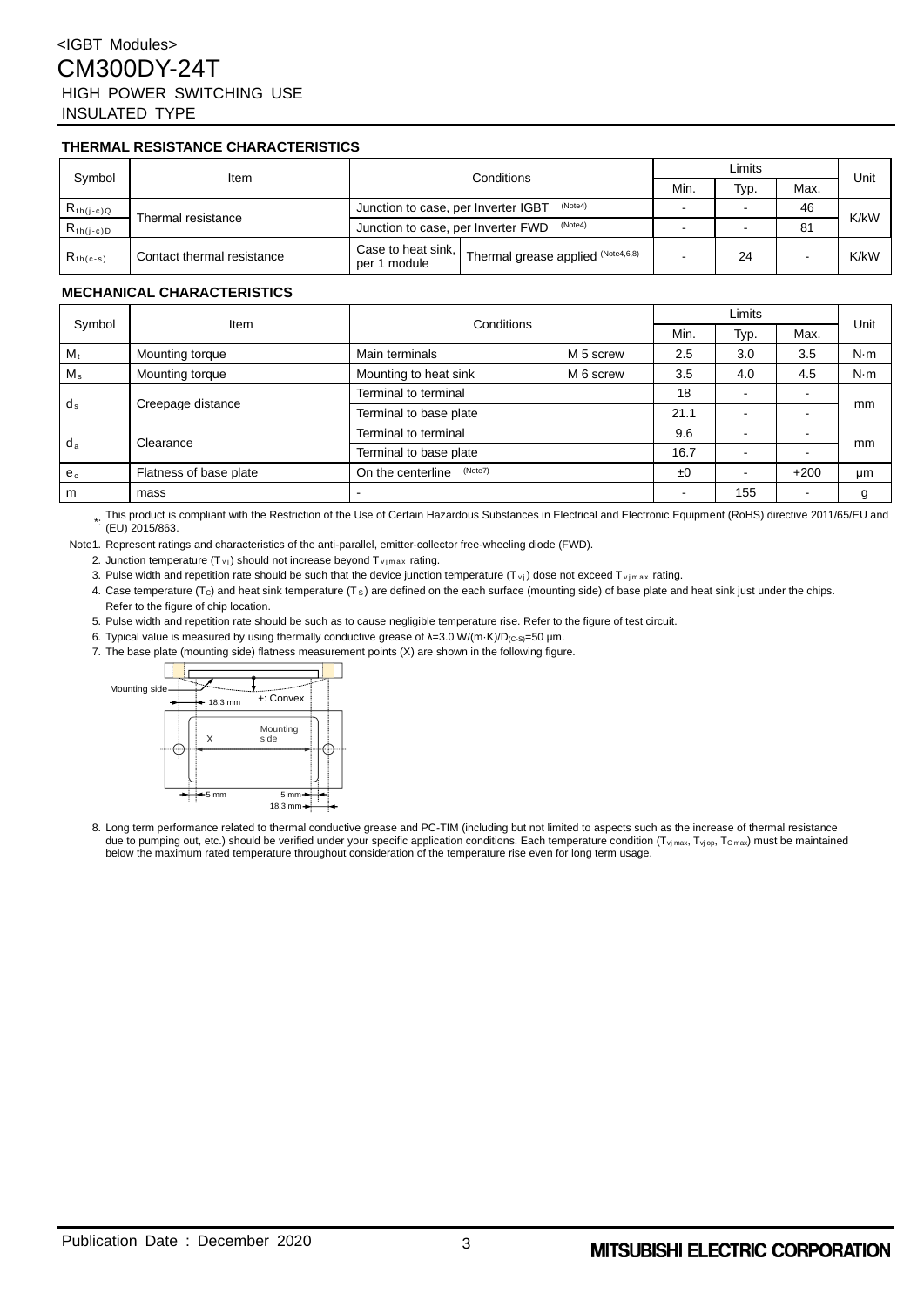# <IGBT Modules> CM300DY-24T HIGH POWER SWITCHING USE INSULATED TYPE

# **RECOMMENDED OPERATING CONDITIONS**

| Svmbol                                         | Item                          | Conditions                             | Limits |                          |      | Unit |
|------------------------------------------------|-------------------------------|----------------------------------------|--------|--------------------------|------|------|
|                                                |                               |                                        | Min.   | Typ.                     | Max. |      |
| $V_{\rm CC}$                                   | (DC) Supply voltage           | Applied across C1-E2 terminals         |        | 600                      | 850  |      |
| $\mathsf{V}_{\mathsf{G}\mathsf{E}\mathsf{on}}$ | Gate (-emitter drive) voltage | Applied across G1-Es1/G2-Es2 terminals | 13.5   | 15.0                     | 16.5 |      |
| R <sub>G</sub>                                 | External gate resistance      | Per switch                             |        | $\overline{\phantom{0}}$ | 22   |      |



### **Option: PC-TIM applied baseplate outline**



## **CHIP LOCATION (Top view)** Dimension in mm, tolerance: ±1 mm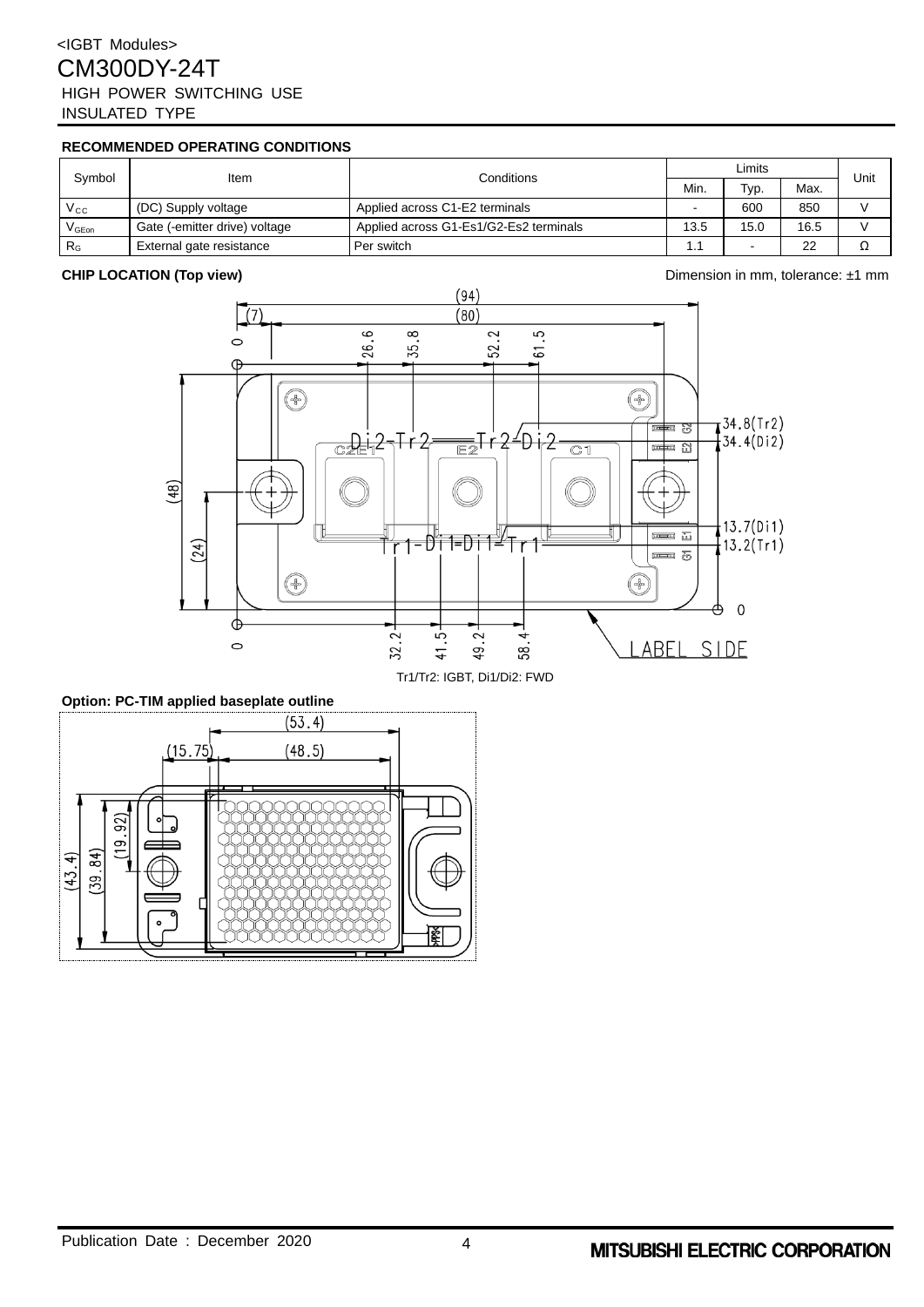# <IGBT Modules> CM300DY-24T HIGH POWER SWITCHING USE INSULATED TYPE





IGBT Turn-on switching energy **IGBT Turn-off switching energy** FWD Reverse recovery energy

Turn-on / Turn-off switching energy and Reverse recovery energy test waveforms (Integral time instruction drawing)

# **TEST CIRCUIT**

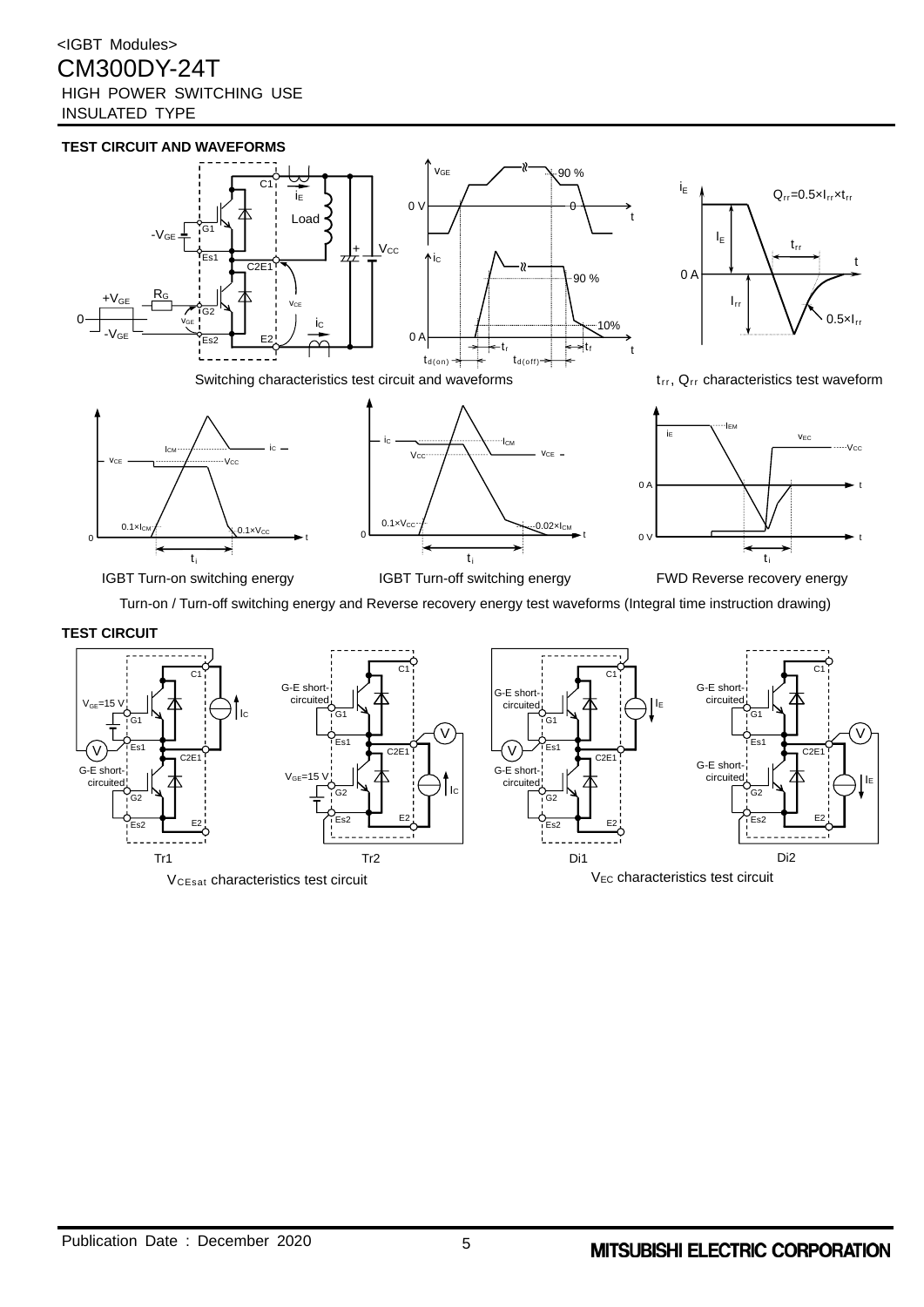

# **COLLECTOR-EMITTER VOLTAGE CHARACTERISTICS FREE WHEELING DIODE**





# **(TYPICAL) FORWARD CHARACTERISTICS (TYPICAL)**



# **OUTPUT CHARACTERISTICS COLLECTOR-EMITTER SATURATION VOLTAGE (TYPICAL) CHARACTERISTICS**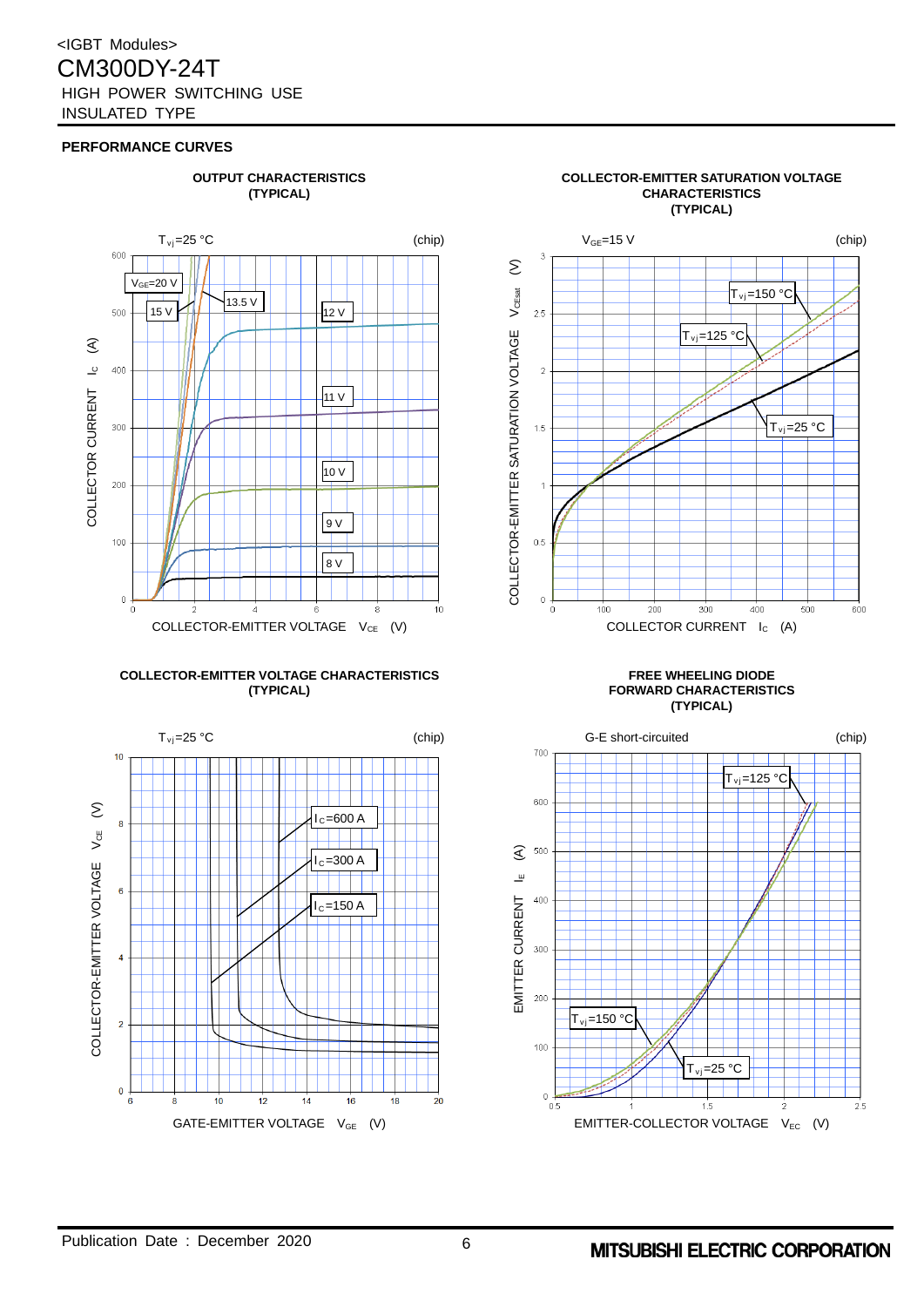

# **(TYPICAL) (TYPICAL)**



# **(TYPICAL) (TYPICAL)**

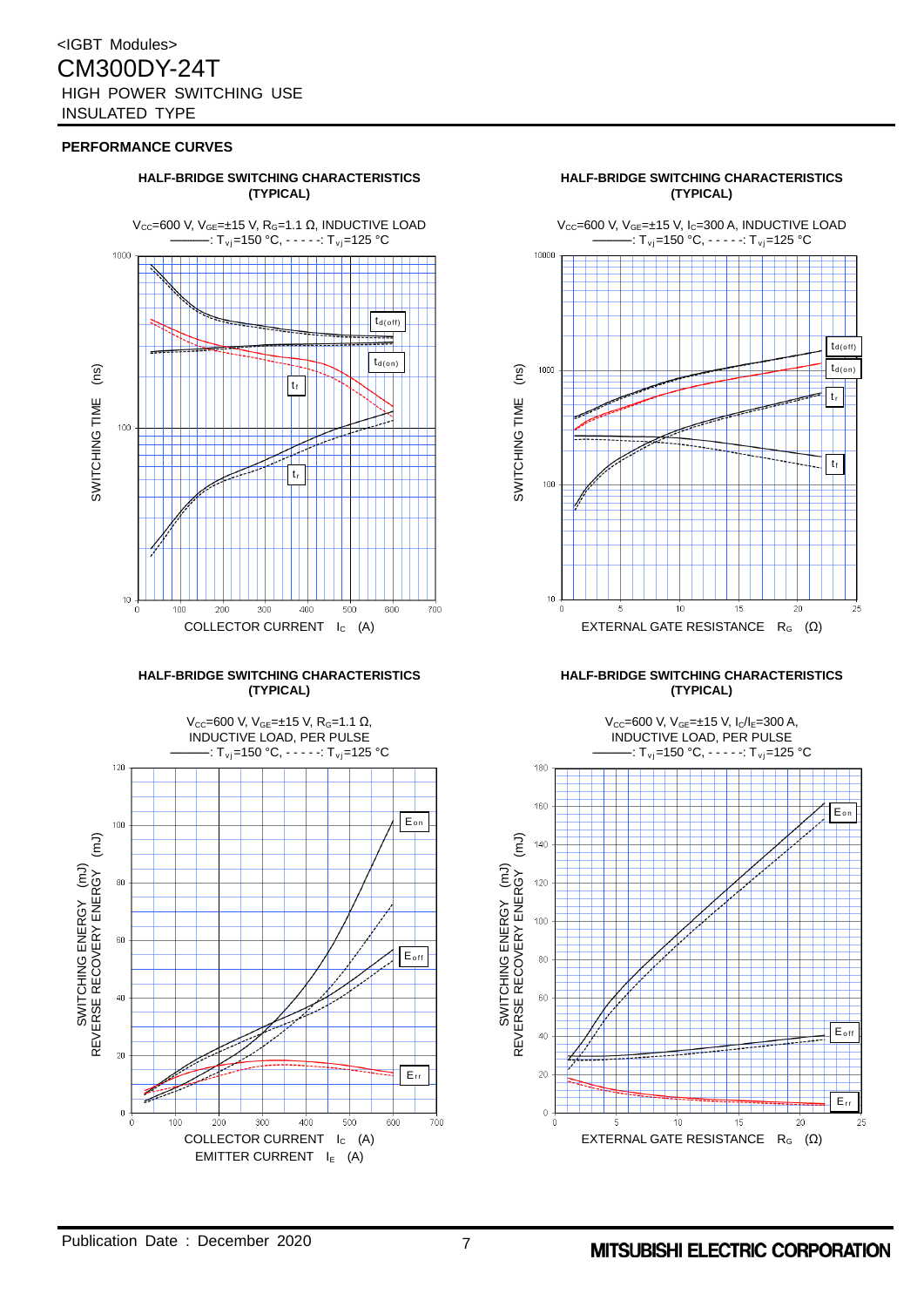







#### **GATE CHARGE CHARACTERISTICS TRANSIENT THERMAL IMPEDANCE CHARACTERISTICS (TYPICAL) (MAXIMUM)**

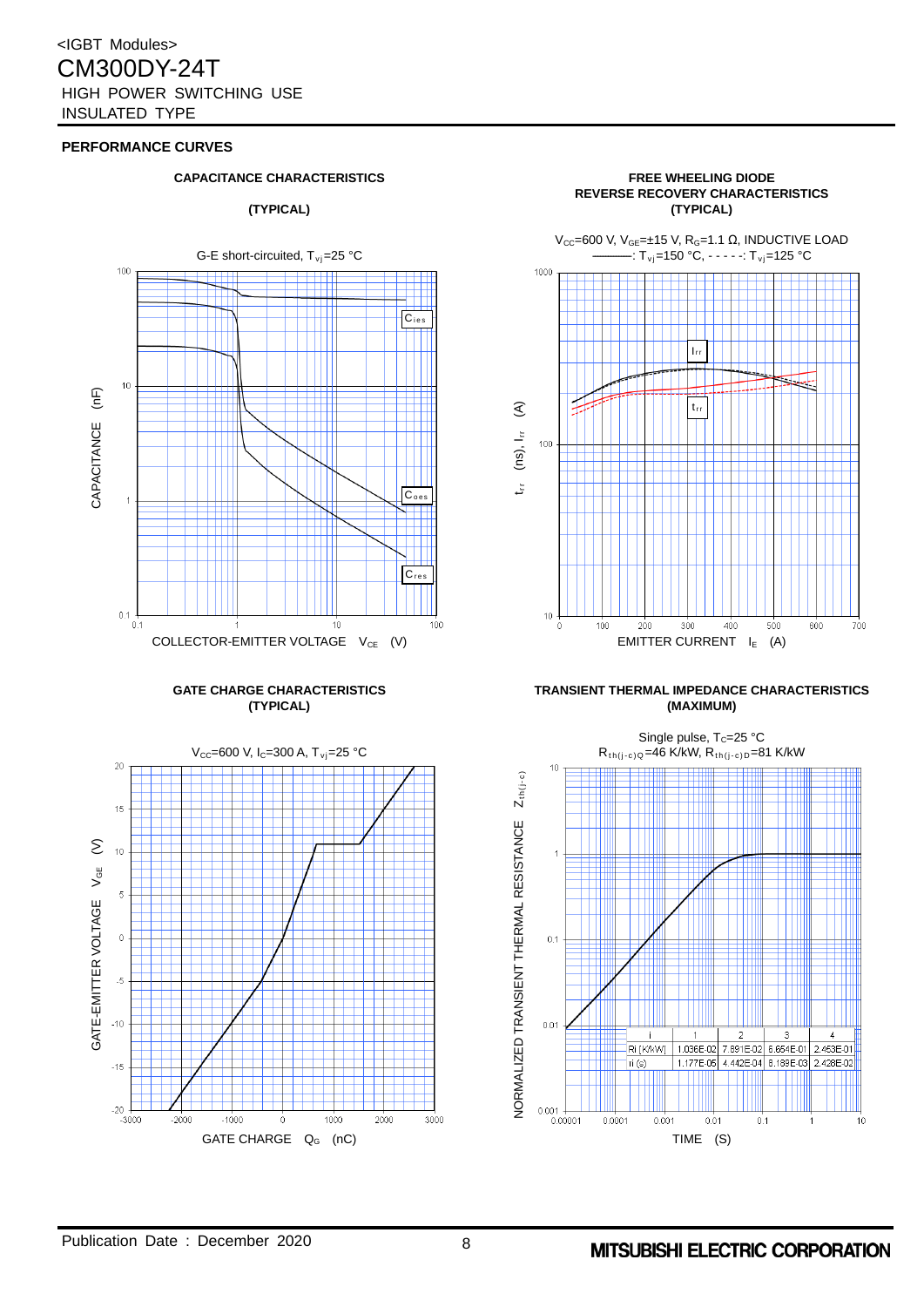#### **TURN-OFF SWITCHING SAFE OPERATING AREA SHORT-CIRCUIT SAFE OPERATING AREA (REVERSE BIAS SAFE OPERATING AREA) (MAXIMUM)**



Note: The characteristics curves are presented for reference only and not guaranteed by production test, unless otherwise noted.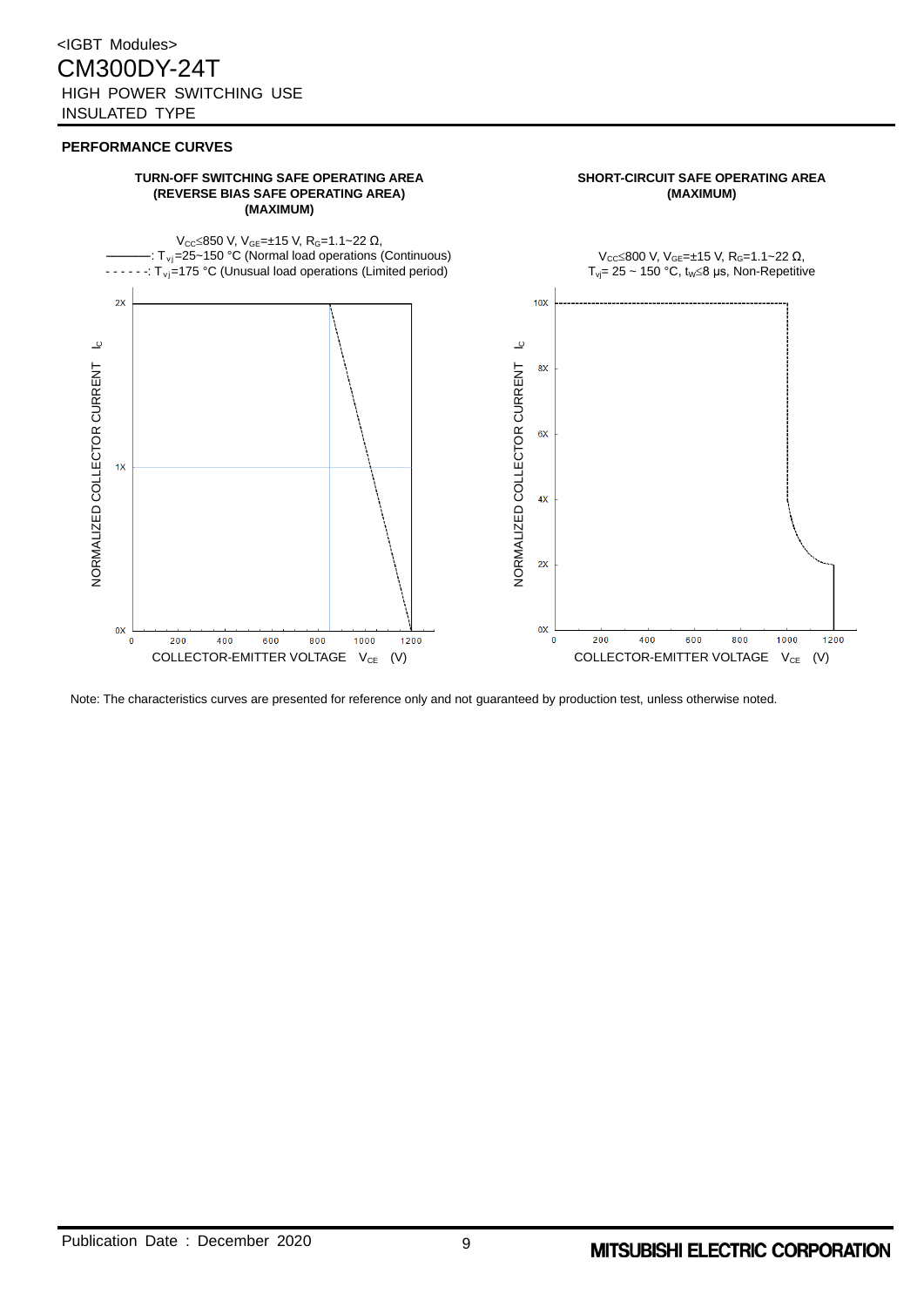# **Important Notice**

The information contained in this datasheet shall in no event be regarded as a guarantee of conditions or characteristics. This product has to be used within its specified maximum ratings, and is subject to customer's compliance with any applicable legal requirement, norms and standards.

Except as otherwise explicitly approved by Mitsubishi Electric Corporation in a written document signed by authorized representatives of Mitsubishi Electric Corporation, our products may not be used in any applications where a failure of the product or any consequences of the use thereof can reasonably be expected to result in personal injury.

In usage of power semiconductor, there is always the possibility that trouble may occur with them by the reliability lifetime such as Power Cycle, Thermal Cycle or others, or when used under special circumstances (e.g. condensation, high humidity, dusty, salty, highlands, environment with lots of organic matter / corrosive gas / explosive gas, or situations which terminals of semiconductor products receive strong mechanical stress). Therefore, please pay sufficient attention to such circumstances. Further, depending on the technical requirements, our semiconductor products may contain environmental regulation substances, etc. If there is necessity of detailed confirmation, please contact our nearest sales branch or distributor.

The contents or data contained in this datasheet are exclusively intended for technically trained staff. Customer's technical departments should take responsibility to evaluate the suitability of Mitsubishi Electric Corporation product for the intended application and the completeness of the product data with respect to such application. In the customer's research and development, please evaluate it not only with a single semiconductor product but also in the entire system, and judge whether it's applicable. As required, pay close attention to the safety design by installing appropriate fuse or circuit breaker between a power supply and semiconductor products to prevent secondary damage. Please also pay attention to the application note and the related technical information.